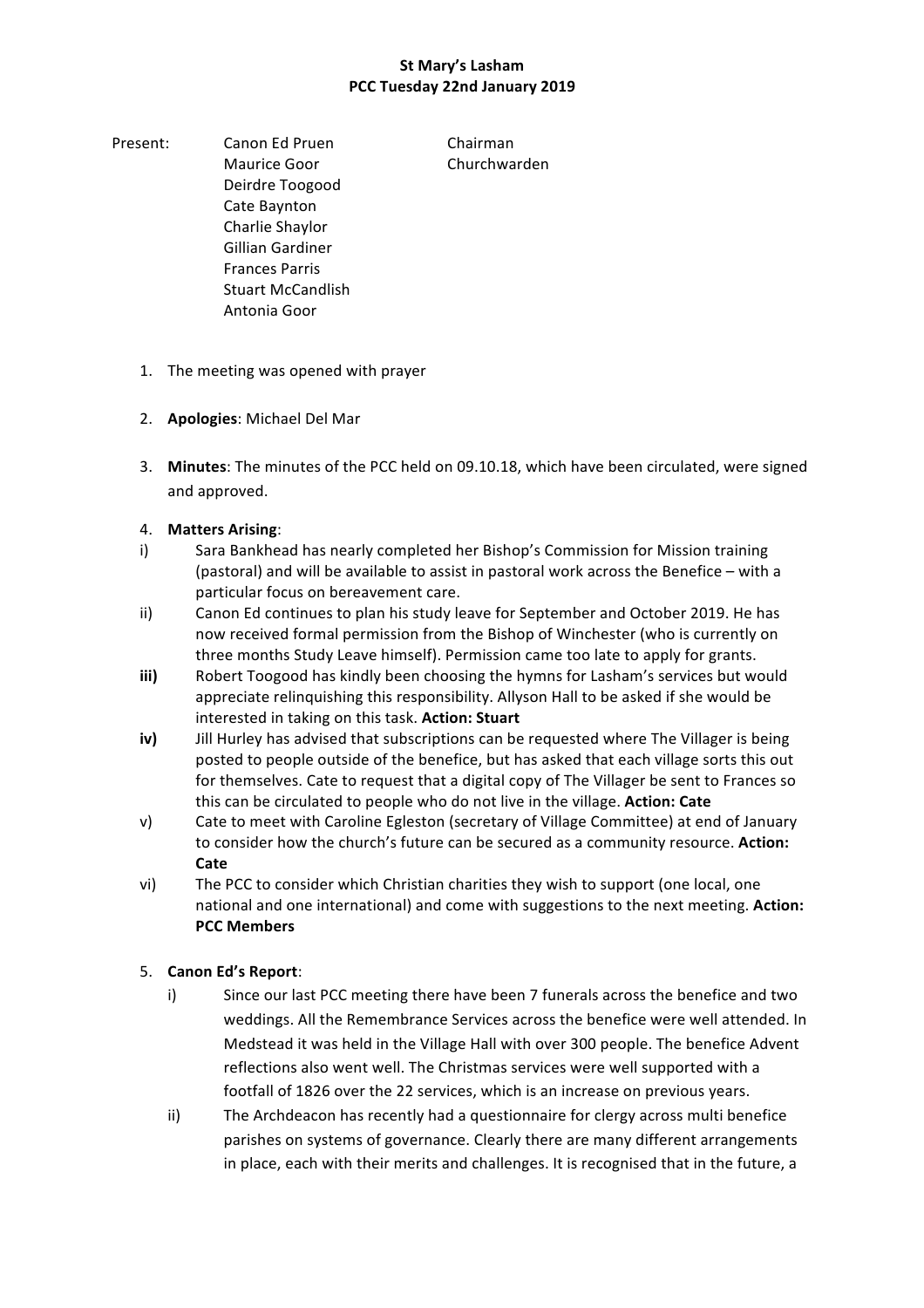single parish will be considered a more attractive post for future applicants. The next step is to meet with the Archdeacon and Canon Ed is keen for representation from all four PCCs. Action: Canon Ed

**iii)** Lasham needs to apply for a Diocesan Faculty for a designated area for the burial of ashes in the churchyard. This is the normal arrangement in all churchyards across the country. Canon Ed advised that he is not keen for comparatively random plots to be continued around the east end of the church. **Action: PCC members** 

### **6. Churchwardens**

- i) Thank you drinks for those who support the church in a variety of ways to be held at the Goors in June. Day to be confirmed. **Action: Maurice**
- ii) The Christmas Bazaar raised £900. Thanks to Hugo and Caroline Egleston for hosting. Also, thanks to Hugo for refurbishing the church and village noticeboards.
- iii) Thanks to Ed for the Christingle Service. It was well attended and raised a good sum (£925.60 across the benefice) for The Children's Society. If people would like to donate to the Children's Society all year around, collection boxes are available from Maggie Shaylor. Margaret Pruen is considering becoming 'a champion' of the Children's Society.
- iv) Thanks to Robert Toogood for the Christmas Day service. Also to Jean and Peter Osgood for supplying the Christmas tree. Charlie Shaylor advised that a large artificial tree has been offered to Lasham Church and this was accepted with thanks.
- v) The Lasham coffee mornings continue to be successful. It was agreed that they should not be advertised in "The Welcome" pew sheets as the event is mainly for people who live, or have lived, in the village. It is held in homes, which vary in size. Canon Ed mentioned that a number of people who worship in Lasham Church from across the benefice have been told that they are not supposed to attend. However, it is hoped that everyone should be made welcome should they appear - including Canon Ed.
- vi) Thanks were given to Deirdre as she steps down from her post as churchwarden. She will, however, remain on the PCC.
- vii) Richard Murray has kindly offered to monitor the boiler oil levels, as well as clear the guttering. Ed requested that it is checked that he has a 'heights certificate' as it is important that all works delegated by the PCC are fully insured. Action: Frances
- viii) The rota for cutting the churchyard grass is working well. It was questioned whether a springtime clearance session is needed. While this was not thought necessary, it was agreed that the autumn clearance date and the way it is advertised should be reviewed, as it has been poorly attended for the last two years. Action: Maurice
- ix) It was agreed that the boiler should be switched on 3 hours before a service for a trial period. Canon Ed emphasised the importance of the church being warm so it is comfortable for everyone.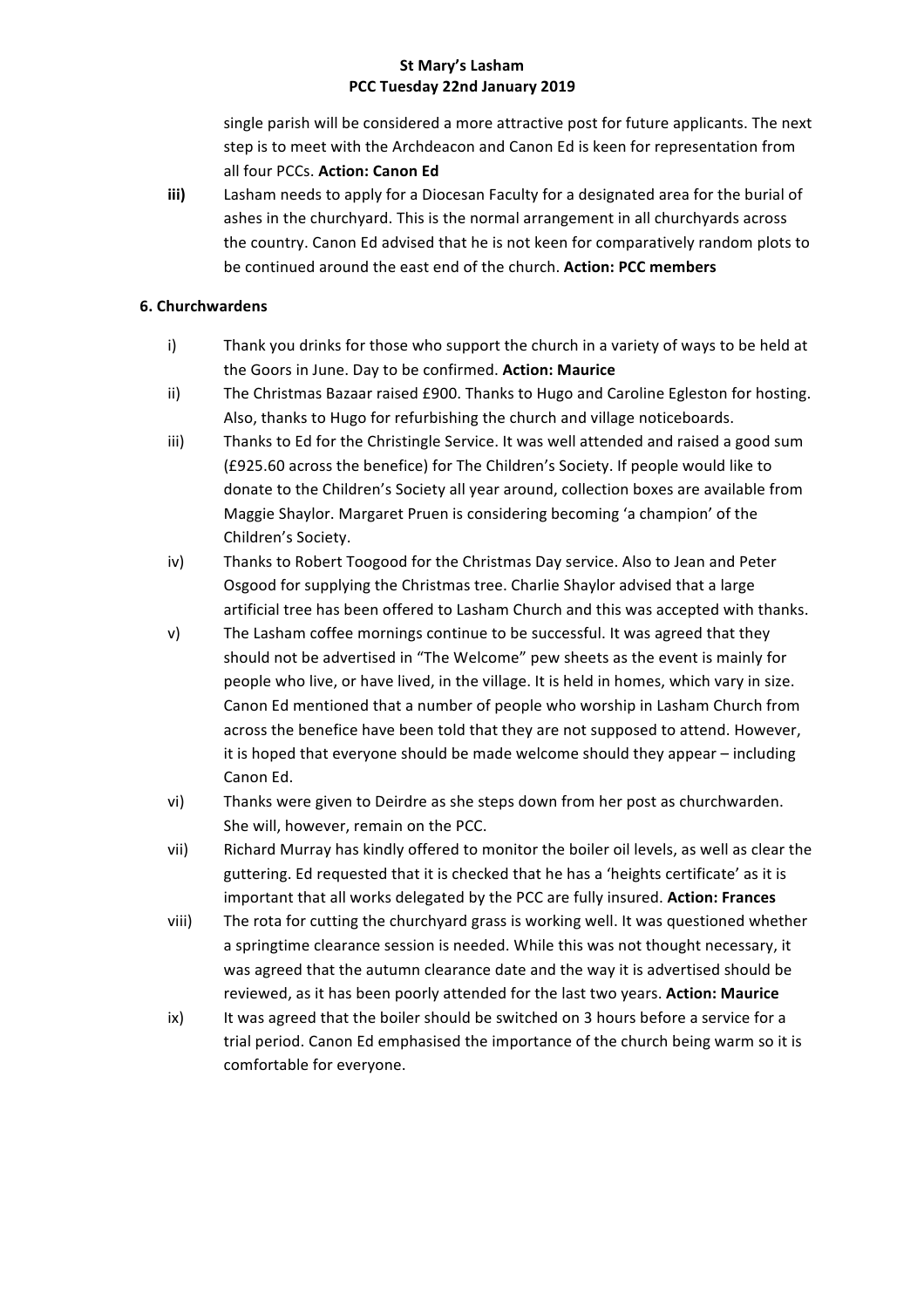## **7. Treasurer**

- i) Canon Ed asked why the Donations to Charities showed a significant decline from 2017 to 2018. It was suggested that this may be due to changes to the way donations to charities are now collected and recorded at funerals.
- ii) In general, income in 2018 has remained stable but expenses have increased by 11%.
- iii) The charitable box at the back of the church needs to be checked regularly, as it cannot be locked. **Action: PCC Members**
- iv) Canon Ed confirmed that gift aid can be applied to collections in services if there are more than 10 people in the congregation. It was felt that a statement may be needed in church to remind people of the importance of providing gift aided support for the church. **Action: PCC Members**
- v) More volunteers are needed to take the collection money to the bank. Maurice, Stuart, Frances and Cate all agreed they would be happy to help. Action: Michael

# **8. Deanery Synod** – meeting 16<sup>th</sup> October

- i) The Deanery Synod focused on the Diocesan Missionary Action Plan (DMAP). Links with dioceses overseas are being reviewed.
- **ii)** A Benefice missionary action plan is now needed (BMAP). **Action: All PCCs**

#### **9.** Fabric, Health and Safety

- i) DBS checks are now needed for every church role undertaken. Ed asked that people speak to Jean Osgood if they need help sorting out their checks. Action: Deirdre and **Maurice**
- ii) Deirdre advised that the meeting with Richard Streatfield and his colleague Sarah from the Diocesan Advisory Committee went well. Richard and Sarah were encouraging by the proposed changes to the church, such as incorporating a kitchenette at the back. It was suggested that the church try and obtain samples chairs and investigate moveable pews to help with the decision on types of seating. It was agreed that it would be difficult to have a toilet at the back of the church so it would be better to consider a separate building outside, or an extension. The heating system may need to be looked at, but making any changes to the flooring of the church would be expensive. Deidre to contact Nick Carey-Thomas (a diocesan architect) to assist further with the ideas discussed. Action: Deirdre. It was agreed that a small committee should be set up to try and move the project forward, and that other members of the village be asked to join to ensure that it is a community project. Maurice and Frances agreed to be part of the committee and Michael Del Mar will also be asked if he wishes to join. Gina Toth may be happy to support this initiative as she has expertise in this area and was instrumental in drawing up the original plans. Cate to speak to Caroline Egleston to see if she can offer suggestions as to who else may want to join from the village. Action: Cate